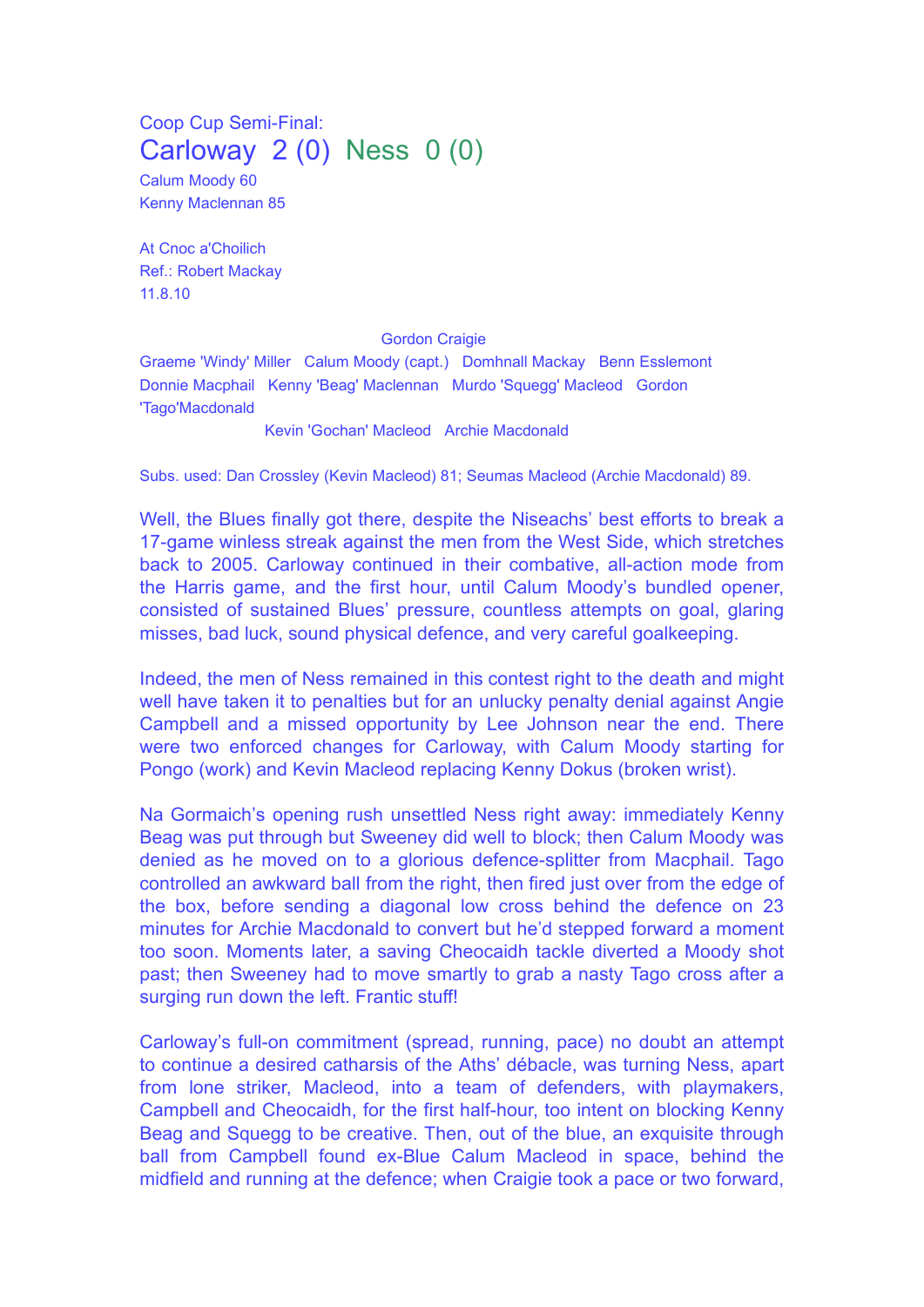he tried an up-and-under from 24 metres but it dipped a couple of metres over the bar. On 37 minutes once more Archie Uibhisteach had the ball in the net but again over-anticipated a fraction, and the half ended with an inchperfect diagonal Esslemont cross from the left picking out the running Macphail,who slipped on the edge of the box.

The second half continued at cup-tie pace, although a slight desperation soon became evident in Carloway's approach, allowing the odd opening at last to appear for Ness, as they tried to force their way forward. Right away an Esslemont shot tested Sweeney, then a wicked free-kick from Gochan went close. Donnie Macphail shot over, well-placed, before the breakthrough materialised: a difficult Tago corner from the right flew across the Ness 6 metre line and the ubiquitous Moody forced it home, directly in front of goal.

Immediately, Tago almost made it two from 20 metres but his shot just cleared the bar. Ness now decided to go for it and battle was truly joined in midfield, but this in turn created more openings at the back for Carloway. On 65 minutes Macdonald broke clear on the right and sent a perfect diagonal behind the back-line to Tago running free in on goal centrally but he could not control the ball and it spun away from him. Two minutes later Calum Moody used the strengthening nor-westerly to send a free-kick from within his own half zooming in high on Sweeney but he flicked it away for yet another corner.

On 73 minutes the keeper had to repeat this feat from a Squegg free-kick 25 metres out on the right, as the swirling, gusty wind blew it in on him. From the corner, Captain Courageous again made contact, this time with his head, but the ball came back off Sweeney's bar on the right; Moody met the rebound and again it came back to him off the bar 8 metres out, but his right-foot shot went just past the post.

Then a heart-stopping moment for na Gormaich as Angie Campbell ghosted in behind Domhnall Mackay and on to a through ball from the centre. The two of them wrestled their way into the box, and, as the Niseachs made strong claims for a penalty for holding, Mackay managed to get round Campbell to clear. It was true end-to-end action now, as first, Macdonald failed to convert a Gochan cross, then somehow flicked an inch-perfect Macphail cross past the post, 8 metres out, directly in front of goal.

Moments later, Lee Johnson equalled this, when, sent free on the right, he moved in on goal, drew Craigie, and managed to slip the ball past the post from 8 metres. On 83 minutes Macdonald nodded a Tago cross past, before the clincher arrived two minutes later, when Dan Crossley won the ball out in the right corner, before crossing low. Kenny Beag's shot struck Stephen Boyd's right ankle, and went into the wrong-footed Sweeney's left-hand corner.

On balance Carloway earned their victory, as a sureness in the back four and